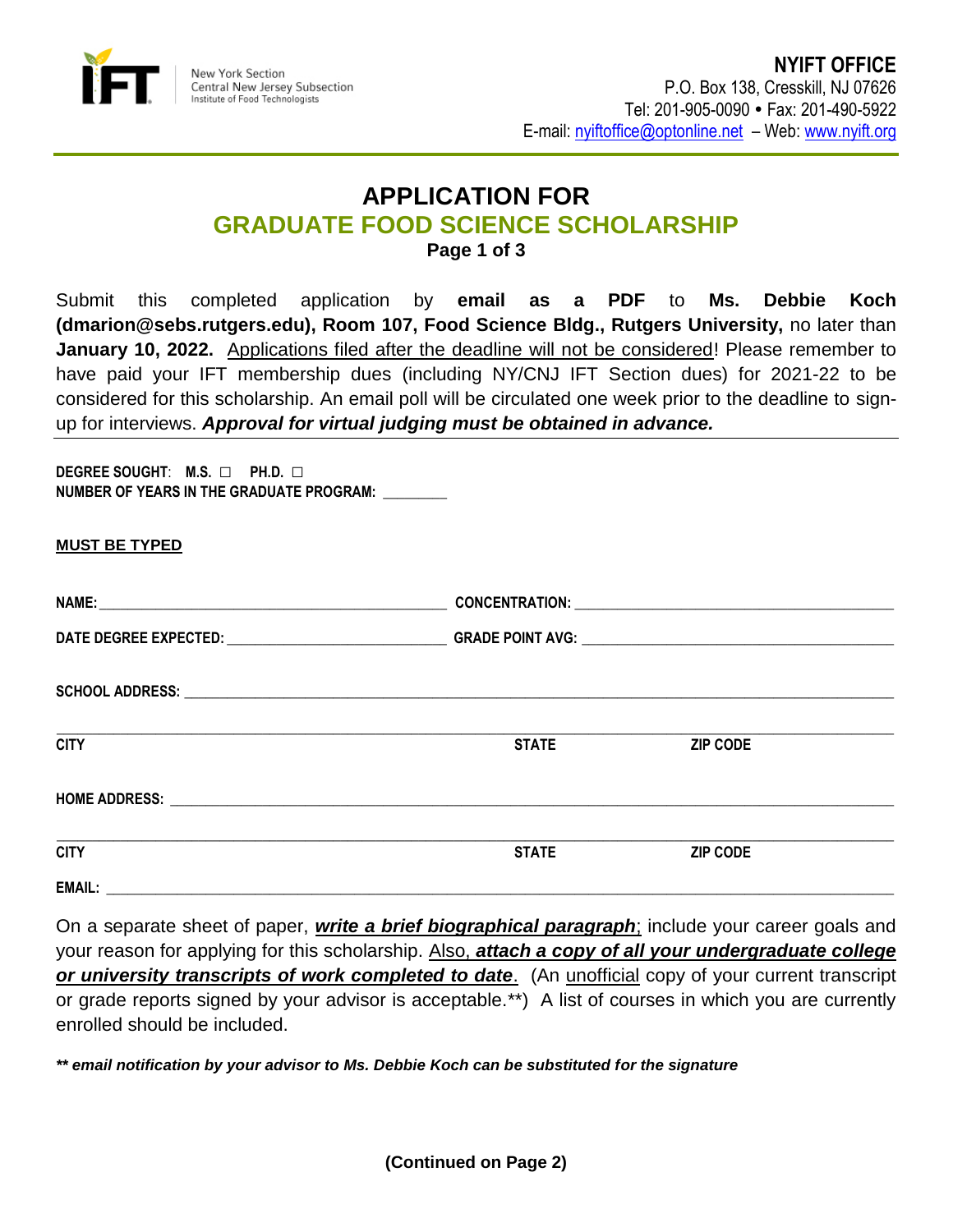*COLLEGE ACADEMIC AWARDS OR HONORS (including publications):*

*MEMBERSHIP AND OFFICES HELD:* (Include membership in national IFT if applicable.)

*EXTRACURRICULAR ACTIVITIES:* (Including athletics, band, etc.):

*WORK EXPERIENCE:* (If any):